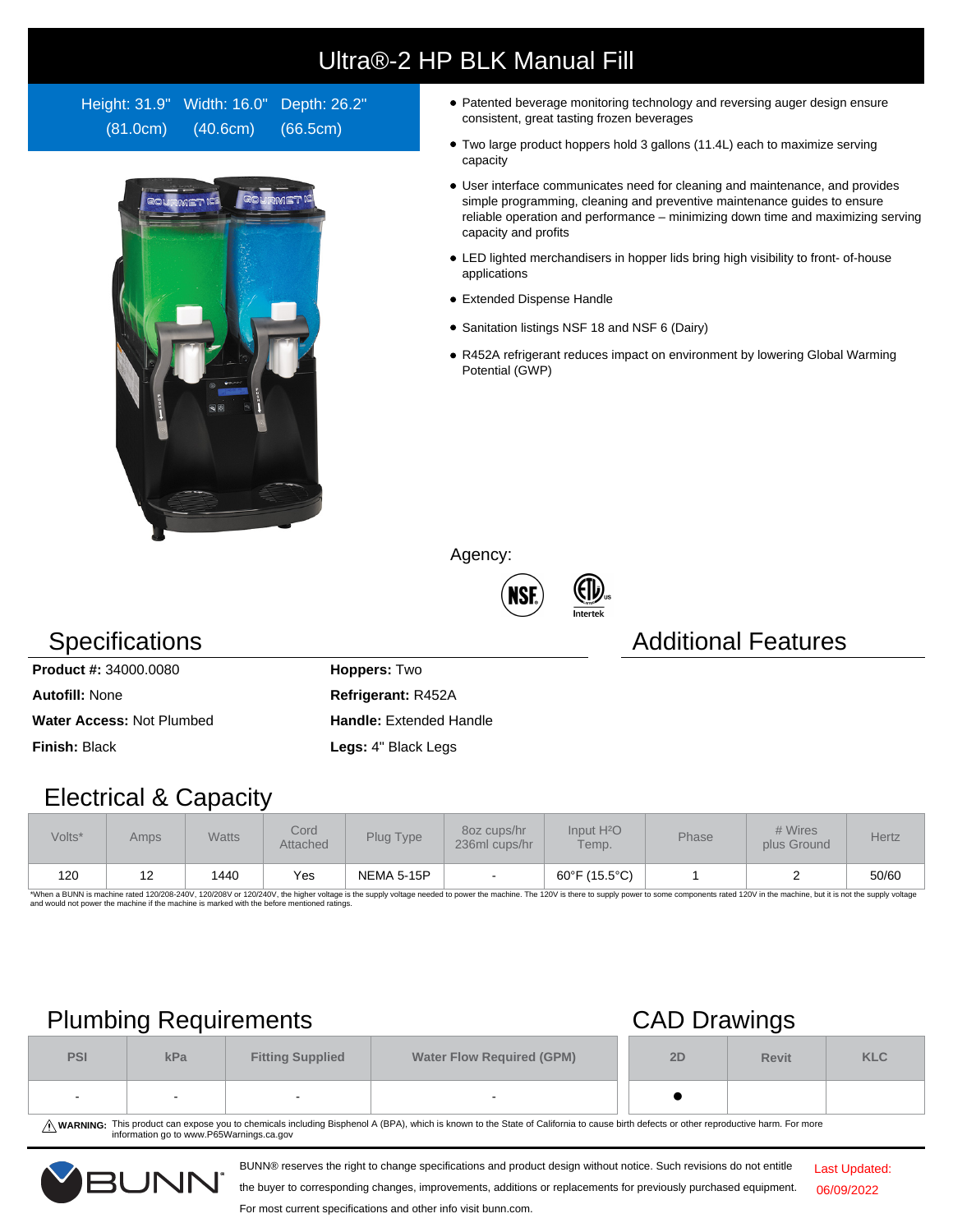

| <b>Unit</b>    |            |          |              | <b>Shipping</b> |            |          |             |                       |  |
|----------------|------------|----------|--------------|-----------------|------------|----------|-------------|-----------------------|--|
|                | Height     | Width    | <b>Depth</b> | Height          | Width      | Depth    | Weight      | Volume                |  |
| <b>English</b> | $31.9$ in. | 16.0 in. | 26.2 in.     | 28.7 in.        | $19.1$ in. | 24.6 in. | 137,250 lbs | 7.819 ft <sup>3</sup> |  |
| <b>Metric</b>  | 81.0 cm    | 40.6 cm  | 66.5 cm      | 72.9 cm         | 48.6 cm    | 62.5 cm  | 62.257 kgs  | $0.221 \text{ m}^3$   |  |



BUNN® reserves the right to change specifications and product design without notice. Such revisions do not entitle the buyer to corresponding changes, improvements, additions or replacements for previously purchased equipment. For most current specifications and other info visit bunn.com. Last Updated: 06/09/2022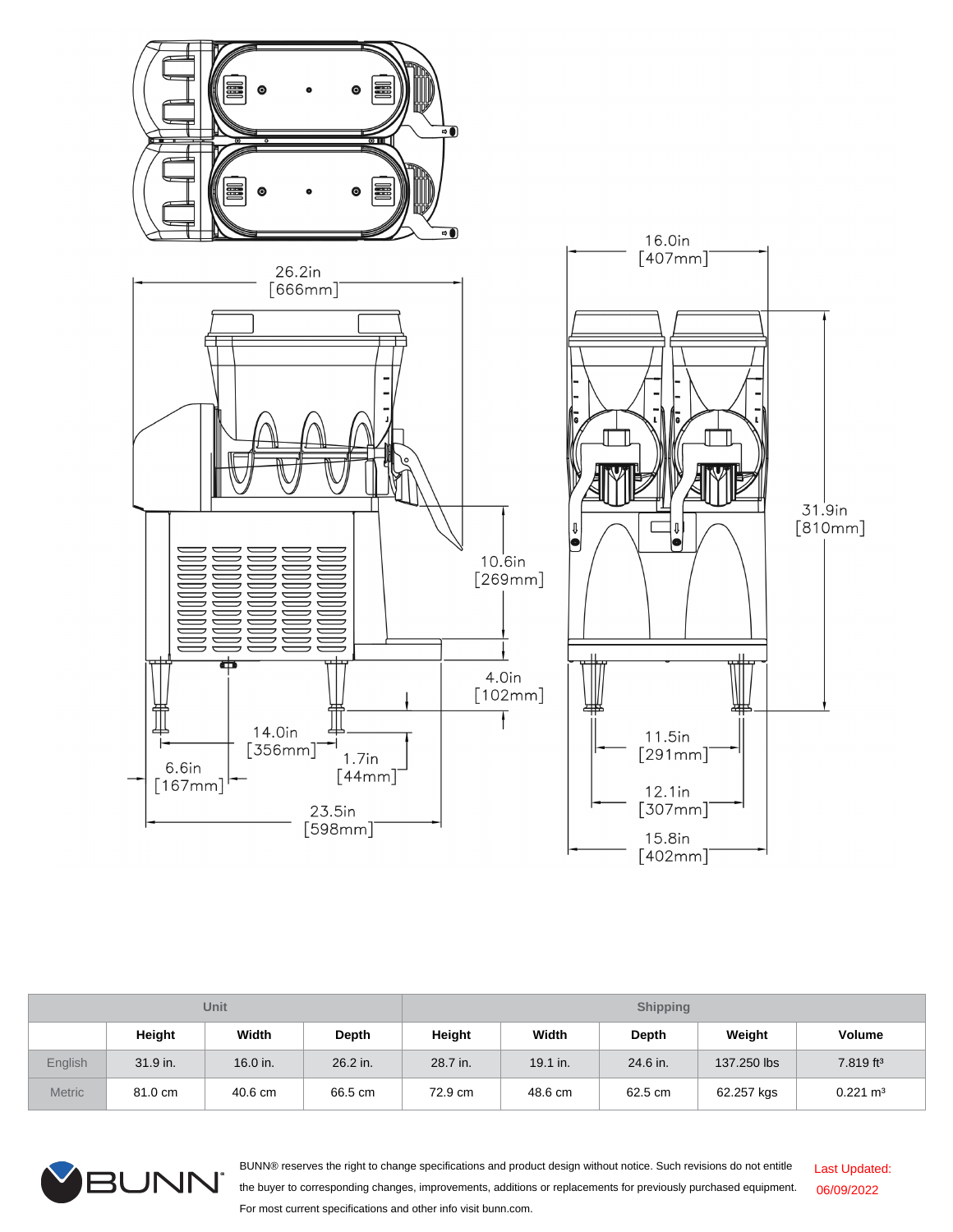## Related Products & Accessories:Ultra®-2 HP BLK Manual Fill(34000.0080)